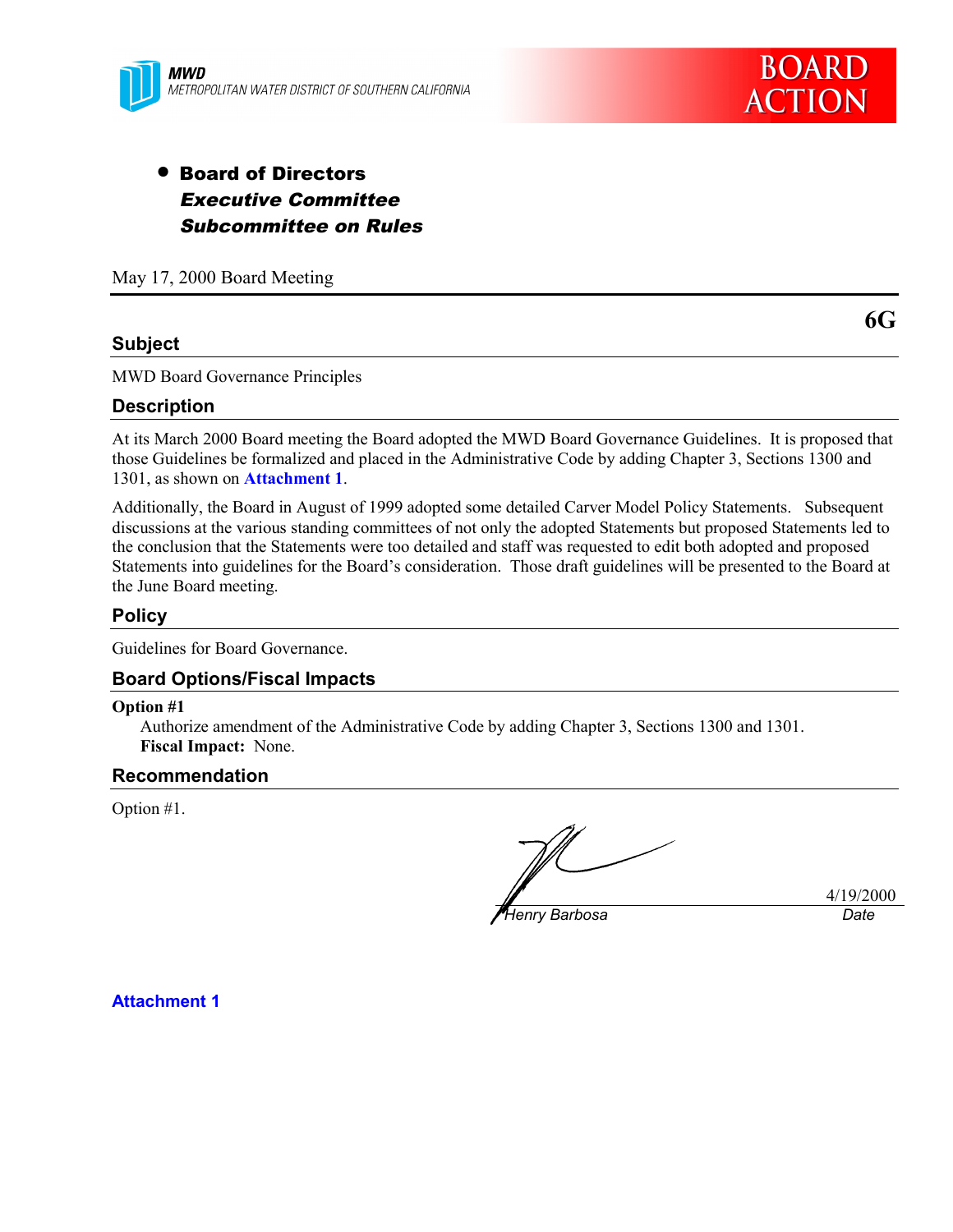# **Division I**

# **GENERAL**

| Chapter |                                                | Sec.         |
|---------|------------------------------------------------|--------------|
|         | <b>Definitions</b>                             | 1100         |
|         | Seal, Logotype and Principal Place of Business | 1200         |
|         | <b>Board Governance Principles</b>             | <u> 1300</u> |

# **Chapter 3**

# **BOARD GOVERNANCE PRINCIPLES**

Sec.

1300. Board Governance Principles

1301. Board Product

# **§ 1300. Board Governance Principles.**

The Board will govern with an emphasis on outward vision, encouragement of diversity in viewpoints, strategic leadership more than administrative detail, and clear distinction of Board and chief executive roles.

# **§ 1301. Board Product.**

Specific products of the Board are those that ensure appropriate organizational performance in serving the mission of Metropolitan.

- (a) The Board will be the initiator of policy, not merely a reactor to staff initiatives. The Board may use the expertise of individual members to enhance the ability of the Board as a body, rather than to substitute the individual judgments for the Board's values.
- (b) The Board will direct, control and inspire the organization through the careful establishment of broad written policies and the continuous development of ends policies. The Board's major policy focus will be on intended long-term impacts of the organization, not on the administrative or programmatic means of attaining those effects.
- (c) The Board will produce written governing policies addressing:
	- Protection of the existing water and power supplies
	- Development of new water supplies